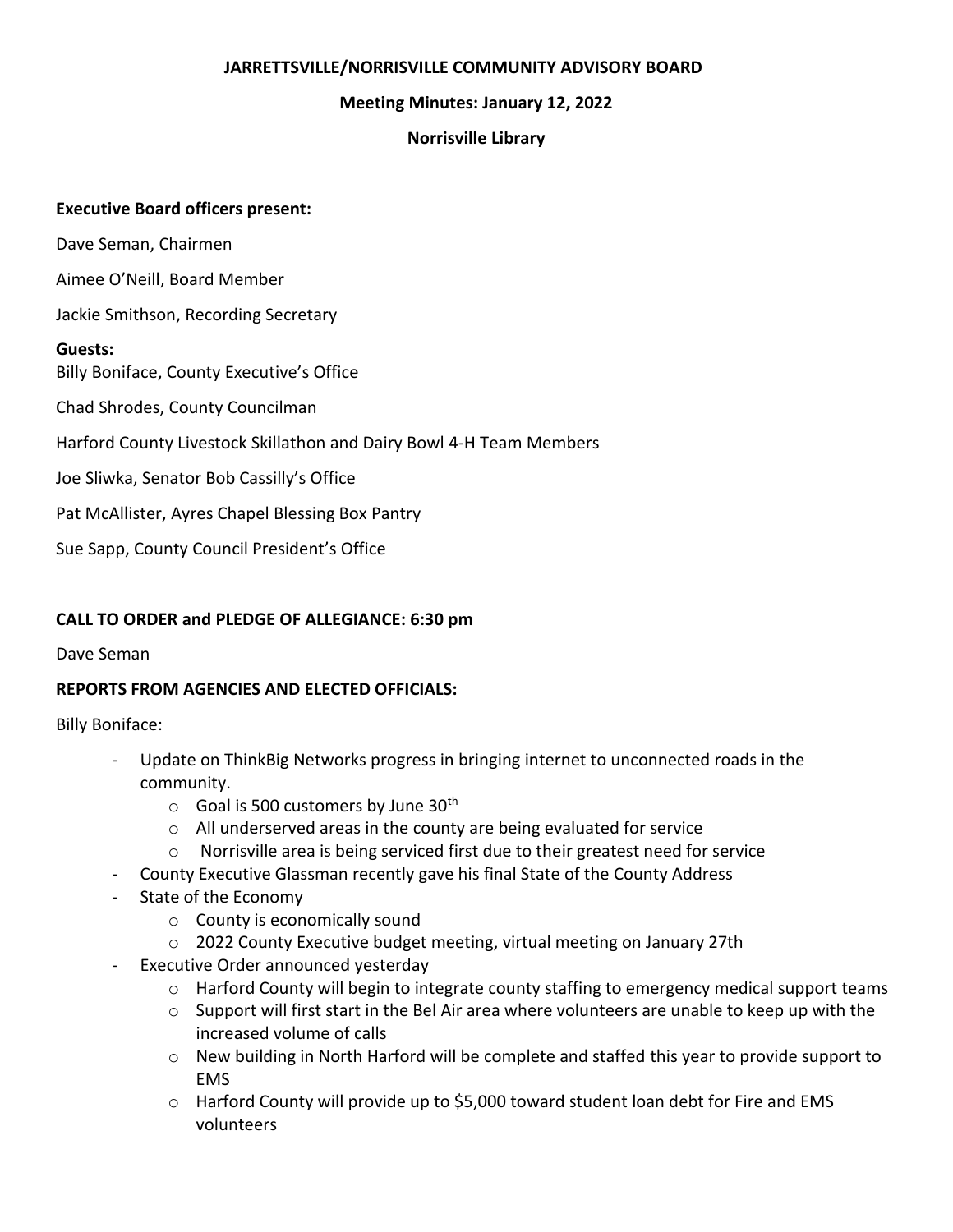- Dave Seman, What is the county putting in the building across from the Northern Precinct in Jarrettsville?
	- o Building will house The Hub, run by the Office of Economic Development
	- o Aims to help small businesses, 30 workstations, printers, will be a small fee to use
	- o Please contact the Office of Economic Development for details

## Sue Sapp;

- Handed out recent Council Meeting Highlights
- If you would like the Council Meeting Highlights emailed to you, please let her know

### Chad Shrodes**;**

- Has been recovering from Achilles Heel surgery
- Aurora has been doing a great job keeping up his office's emails and phone calls

# **Local 4-H Club:**

Harford County Livestock Skillathon and Dairy Bowl 4-H Team

- 4-Hers, Rosalie McGuirk, Virginia Brooks, Everett Brooks and their Leader Tracy Brooks represented the club
- Maryland State Livestock Skillathon Quiz and Dairy Bowl competitions will be held in March
- Competition is similar to It's Academic
- 4-Hers study breeds, medicine, feed + nutrition, wool, tools, etc
- The team thanks guest speakers and demonstrators from our community who have helped the kids
	- o Karen Holloway from The Mill
	- o Vets from Muddy Creek Veterinary Clinic

# **Speaker:**

# Aimee O'Neill;

- Tax Information
	- $\circ$  Tax code has not really changed since Congress has not agreed to any changes yet
	- $\circ$  In 2020 unemployment was not taxed, in 2021 unemployment will be taxed
	- $\circ$  In 2020 IRA withdraw penalties were waived, in 2021 they will not be waived
	- o Child tax credits received in July Dec 2021 will impact your child tax credit on 2021 taxes
	- o You need to know what credits or stimulus's you received in 2021 to complete your taxes
	- $\circ$  For 2021 you can claim up to \$8,000 in childcare that you could not before
	- $\circ$  Crypto/ Virtual currency is going to be more strictly tracked for taxing purposes
	- o Meals will be 100% deductible in 2021, prior years they were only 50% deductible
	- $\circ$  Keep records of any donations to Goodwill or Purple Heart. IRS website has guidelines for how much you can claim from item donations.

# Pat McAllister;

- Her mother Lorraine Simon was a member of FISH which provided food to people in Northern Harford County
- Lorraine started, Lorraine's Pantry at Ayres Chapel
	- o Food is given freely, no questions asked
	- $\circ$  Prior to COVID the pantry was open the first Saturday of every month, now since COVID please call anytime for assistance and someone will meet you.
	- o Blessing Boxes are set out for anyone in need to pick up as well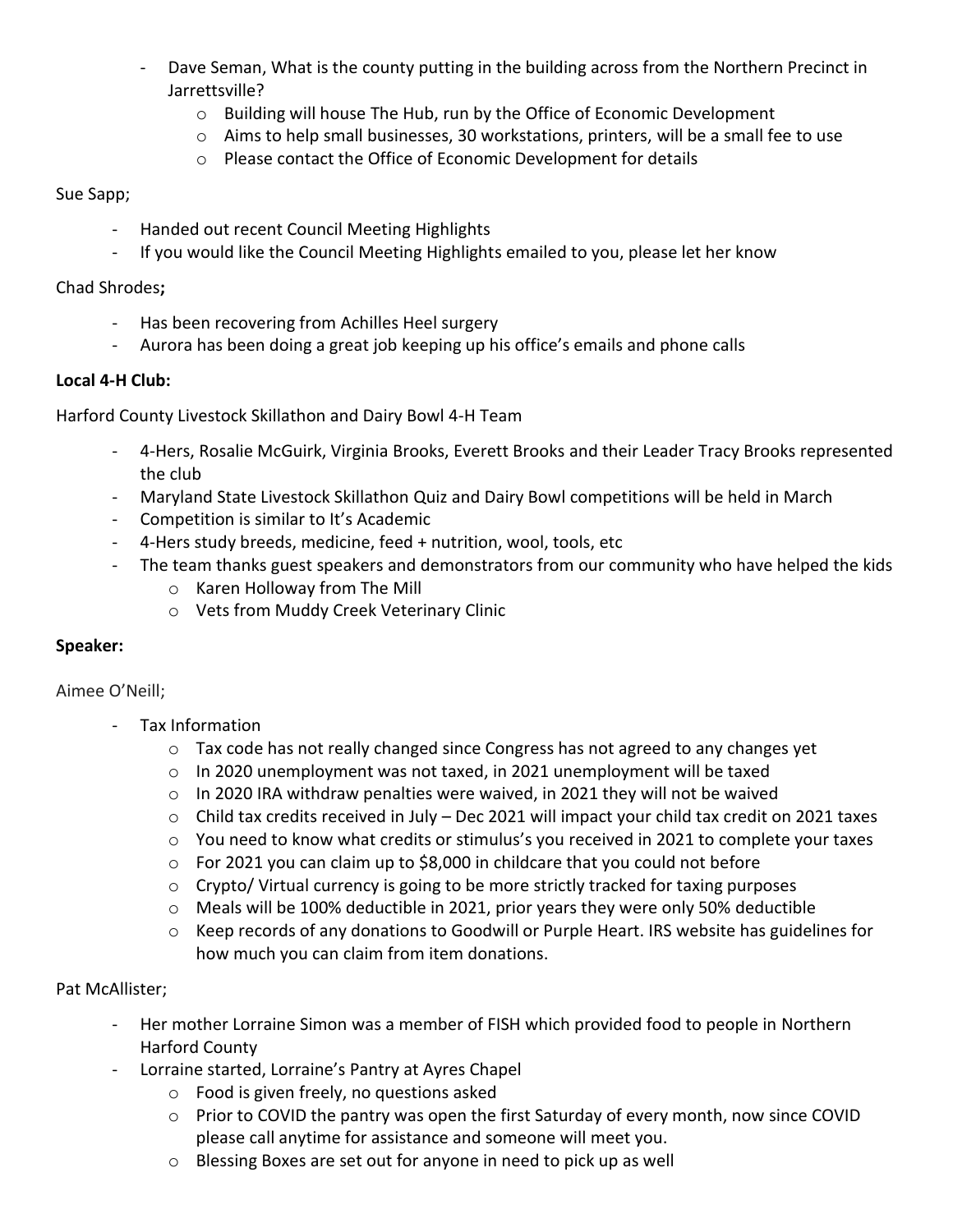- $\circ$  Support for the pantry is given by:
	- The Sunflower Field Fund
	- Local Cub and Boy Scouts
	- Community Members
- o You can help through monetary or item donations

#### **LOCAL BUSINESS:**

Shane Smithson, Pond View Farm;

- Located in Norrisville,  $5<sup>th</sup>$  generation family farm
- Diversified operations
	- o Farm
		- Beef cattle, Poultry, grain, hay
		- 4-H age family members dabble in horses, sheep and pigs
	- o Market
		- Our own and local farm products
		- Farm Market is open
			- April November 7 days a week 8 am 6 pm
			- December March Monday Saturday (Closed Sundays) 8 am 6 pm
		- Larger market still planned for the corner of Jolly Acres and 23
	- o Events
		- Host weddings and events seasonally April November
	- o Catering
		- **•** Provide both onsite and offsite catering services as well as carryout orders

#### **OLD BUSINESS:**

Aimee O'Neill;

ThinkBig Networks was unable to attend the meeting. They emailed the following update:

We will not be attending the meeting this week for a couple of reasons but mainly because we have Covid issues with our staff and we are not able to do any in-person meetings at the moment. As to an update:

1. We have brought online our first cluster of customers in the Norrisville area. I believe we have over 50 customers on line now, and we are adding to that total every week. Our customer reviews have been fantastic and we are so happy to be of service to this wonderful community.

2. We have partnered with Harford County on a number of Neighborhood Connect Grants to increase the reach of our fiber optic network in the Norrisville area. Those grants were submitted in early December and we should hear back on them by March. Those grants include these roads:

Amos Urey Road Channel Road Green Road Jolly Acres Road Long Corner Road (North) Onion Road (Extension) Telegraph Road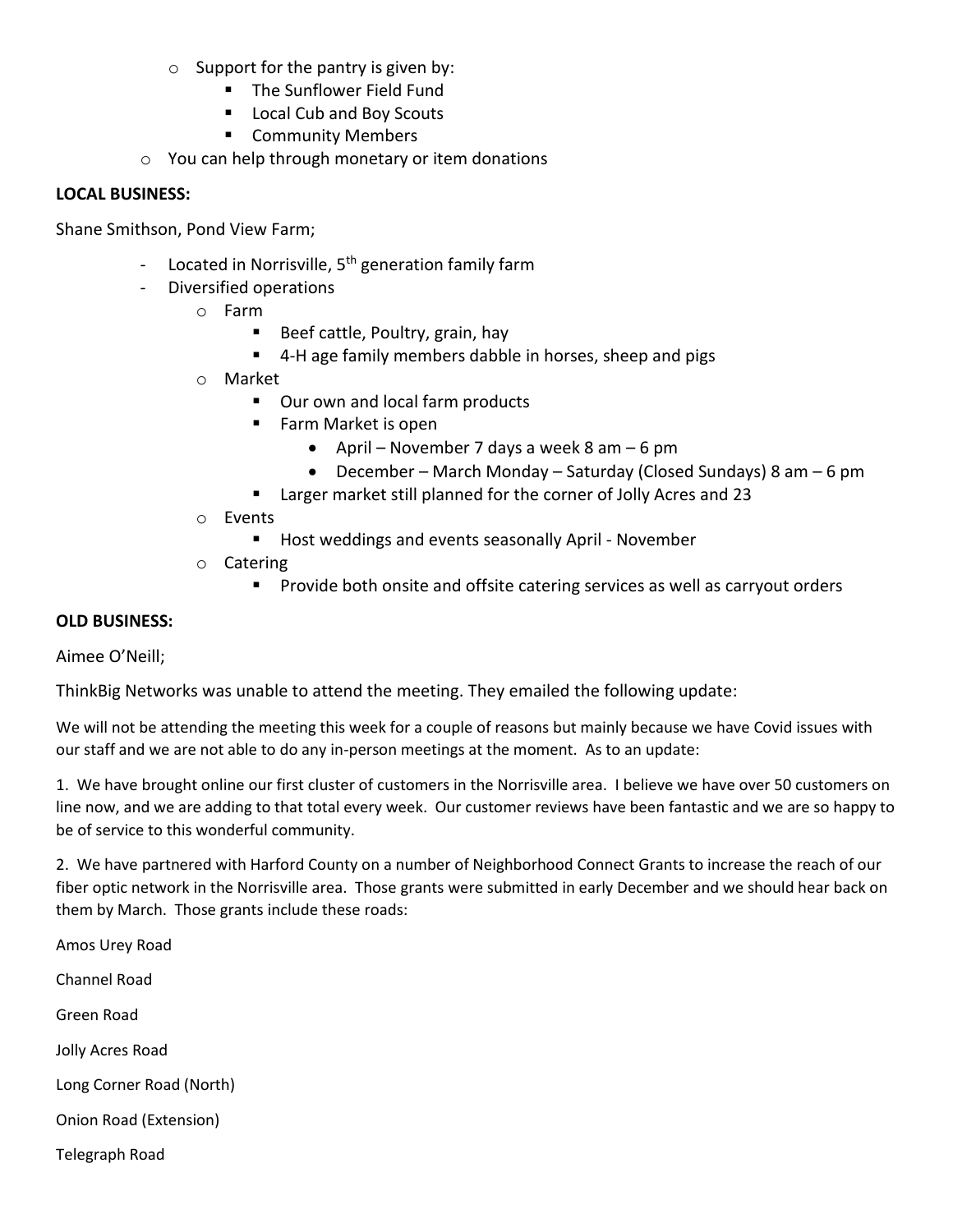(Images of these areas are attached below). If you are a resident on any of these roads, we (Harford County and ThinkBig) may be reaching out for easement access to bury our fiber along the side of the road if that type of right of way easement is currently missing.

3. We are also planning on submitting an additional Infrastructure Grant this Friday for areas around Ady Road and for the Northeast portion of Harford County where there are large clusters of homes that lack adequate broadband access.

Thanks for the opportunity to update your group, and please keep us on the agenda for the next meeting when we hope to be able to come present our next update in person.

Mark Wagner

CEO ThinkBig Networks

www.thinkbignets.com

443-677-6728

### **NEW BUSINESS:**

Dave Semen:

Please see our schedule for upcoming meetings and topics

### **ADOPTION OF MINUTES FROM PREVIOUS MEETING:**

- Minutes from our last meeting were approved by the Executive Board members.
- Our past meeting minutes can be viewed on the County website at, <http://www.harfordcountymd.gov/1634/Jarrettsville-Norrisville>
- We also email minutes to our email list. Please let us know if you would like your email added to our mailing list.

### **DAC and Parks & Rec Report:**

Aimee O'Neill;

- DAC
	- o No upcoming DAC relevant to our area
- Parks & Rec
	- o Billy Boniface
		- The County anticipates funding to be available for the Jarrettsville Rec building this year
		- Attempting to incorporate the current barn into a gymnasium that is needed in our area
	- o Norrisville Rec Council salt dome construction
		- $\circ$  No new information at this time

### **UPCOMING MEETING DATES and LOCATIONS:**

- Meeting cancellations due to inclement weather coincide with school closings
- 2022
	- o February 9 Norrisville Library
	- o March 9 Norrisville Library
	- $\circ$  April 27, 5 11 pm Jarrettsville Gardens
	- $\circ$  May 11 Jarrettsville Library
	- o June/ July/ August- No Meetings
	- o September 14 Jarrettsville Library
	- o October 12 Jarrettsville Library